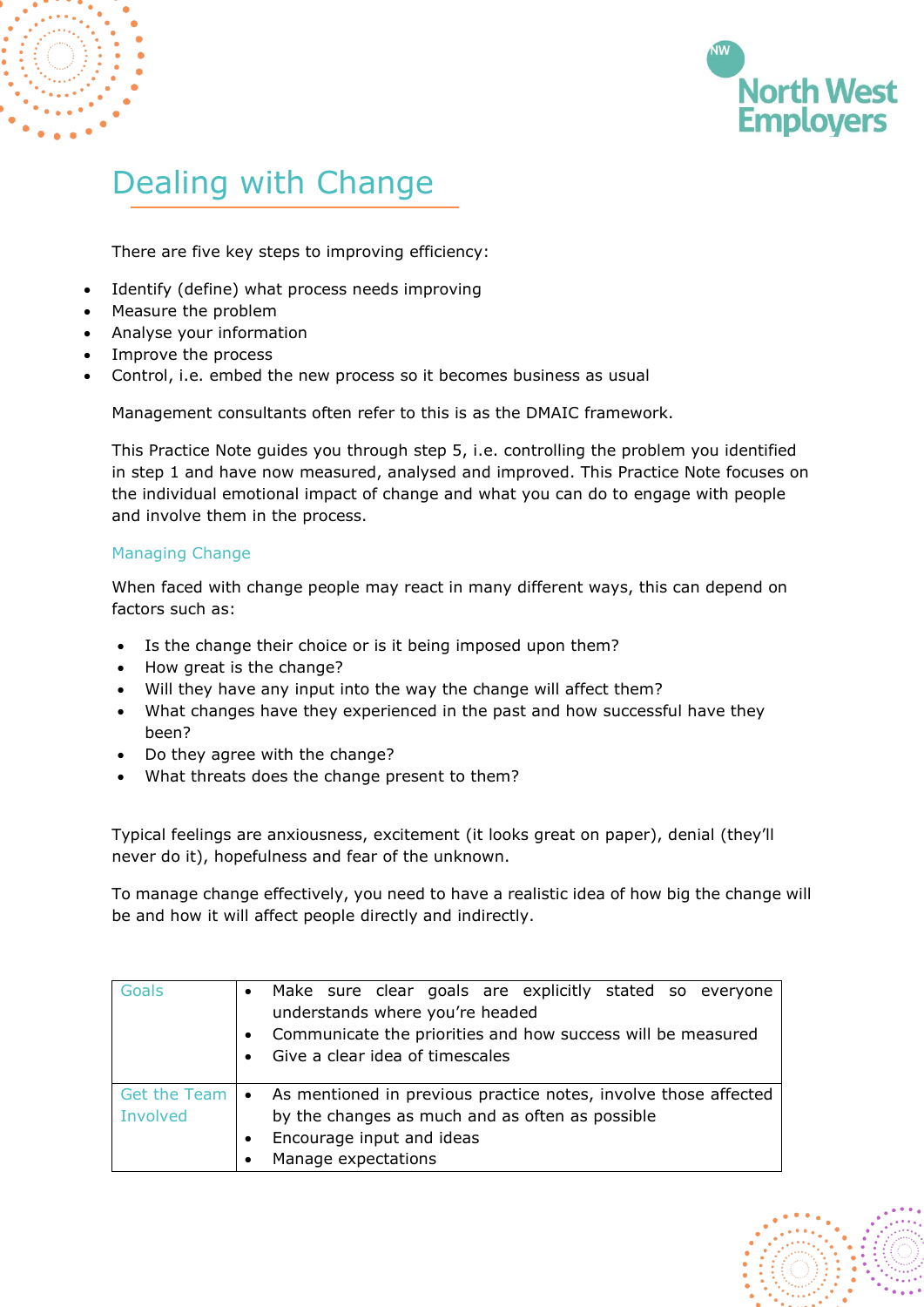



|                                | Allow people to raise concerns and issues; listen to them and<br>give appropriate feedback<br>Allocate tasks across the team                                                                                                                                                                                                                                        |
|--------------------------------|---------------------------------------------------------------------------------------------------------------------------------------------------------------------------------------------------------------------------------------------------------------------------------------------------------------------------------------------------------------------|
| Communicate                    | Keep everyone up to date on progress and any changes to plans<br>Give feedback and be transparent about any areas that aren't<br>going smoothly<br>Don't rely on one communication method, use everything at your<br>disposal<br>Make project plans and schedules as visible as possible to those<br>affected<br>Make clear the benefits of the change<br>$\bullet$ |
| <b>Timescales</b>              | Keep reminding people of the long-term goals<br>٠<br>Identify when you can celebrate milestones along the way<br>Try not to rush changes through<br>Avoid short term fixes                                                                                                                                                                                          |
| Anticipate<br><b>Reactions</b> | See the change through the eyes of those affected<br>$\bullet$<br>Recognise that everyone will respond differently<br>Be prepared for negative reactions                                                                                                                                                                                                            |

The following table is a simple idea to help you anticipate the way members of your team might react to a change you are making. Enter each team members name in the lefthand column and then indicate where you believe their present position is and for what reason.

| <b>Name</b>  | <b>Not Committed</b> | Allows    | <b>Helps</b>       | <b>Makes</b>       | Reason? |
|--------------|----------------------|-----------|--------------------|--------------------|---------|
|              | (Perhaps<br>Opposed) | (Neutral) | (change<br>Happen) | (Change<br>Happen) |         |
| Fred         |                      |           |                    |                    |         |
| John         |                      |           |                    |                    |         |
| Jane         |                      |           |                    |                    |         |
| Karen        |                      |           |                    |                    |         |
| <b>Simon</b> |                      |           |                    |                    |         |
| Jean         |                      |           |                    |                    |         |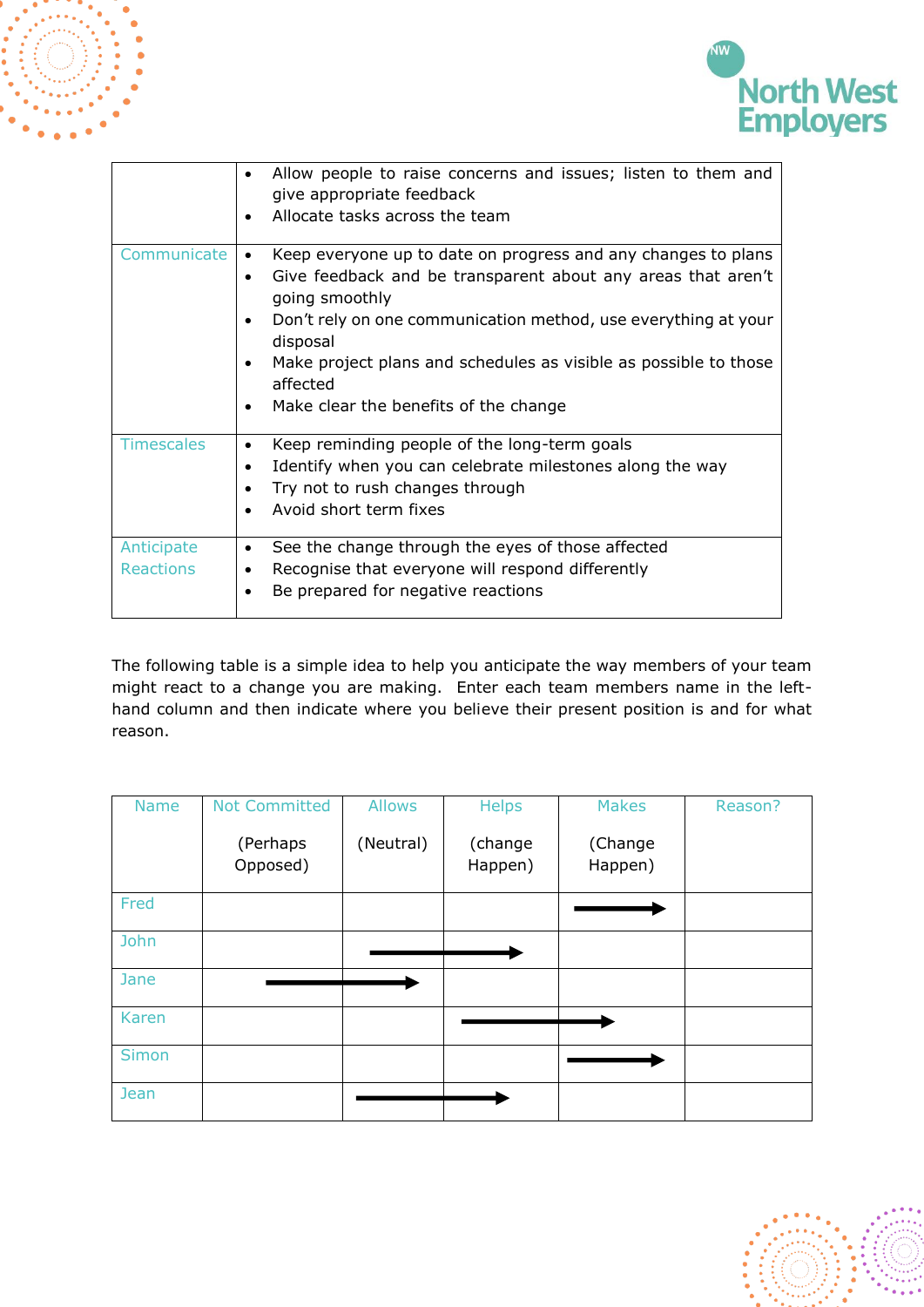

## The Transition Curve

The transition curve is based on the work of [Elisabeth Kubler-Ross](http://www.ekrfoundation.org/) who created her "five [stages of grief"](http://www.ekrfoundation.org/) model after working with the bereaved. As the emotional reactions of people to change are generally similar though less dramatic than those dealing with grief it makes a useful starting point for identifying the best methods for introducing change into the workplace.

The depth and length of the curve will vary from person to person and will be affected by the factors mentioned at the start of this practice note. Even those who are embracing of change in the first instance may go through periods of low morale and frustration as the change progresses in much the same way the excitement of getting the latest mobile phone turns to frustration as we try to get used to new menus and button combinations.

The challenge for those implementing change is that people progress through the transition curve at different rates so it's important you consider and prepare for all four phases before implementing any changes.

For a worked example of the transition curve relating to our case study see Transition Curve Worked Example attached.

The four phases of the transition curve are:

### Phase One - Denial

During this phase people are often feeling OK, at least to begin with. Perhaps because they're excited about the change or maybe they're still in denial.

What people need above all else at this point is information and the points you need to consider are:

- Who needs to be told?
- What do they need to be told?
- When do they need to be told?
- How should they be told? (Email/ 121/ briefing?)
- How can you control the message to ensure consistency and avoid gossip/ misinterpretation/ rumour?
- How do you ensure you receive accurate feedback?

#### Phase Two - Anger

Once the changes are being implemented even the most optimistic person can start to experience doubts or concerns. As theories become realities and routines and working patterns become disrupted, it's easy to become frustrated and angry at new procedures and systems. There can be a temptation to throw in the towel and either leave the organisation or revert to the old ways of doing things. In some cases, individuals may even feel moved to sabotage the changes being implemented.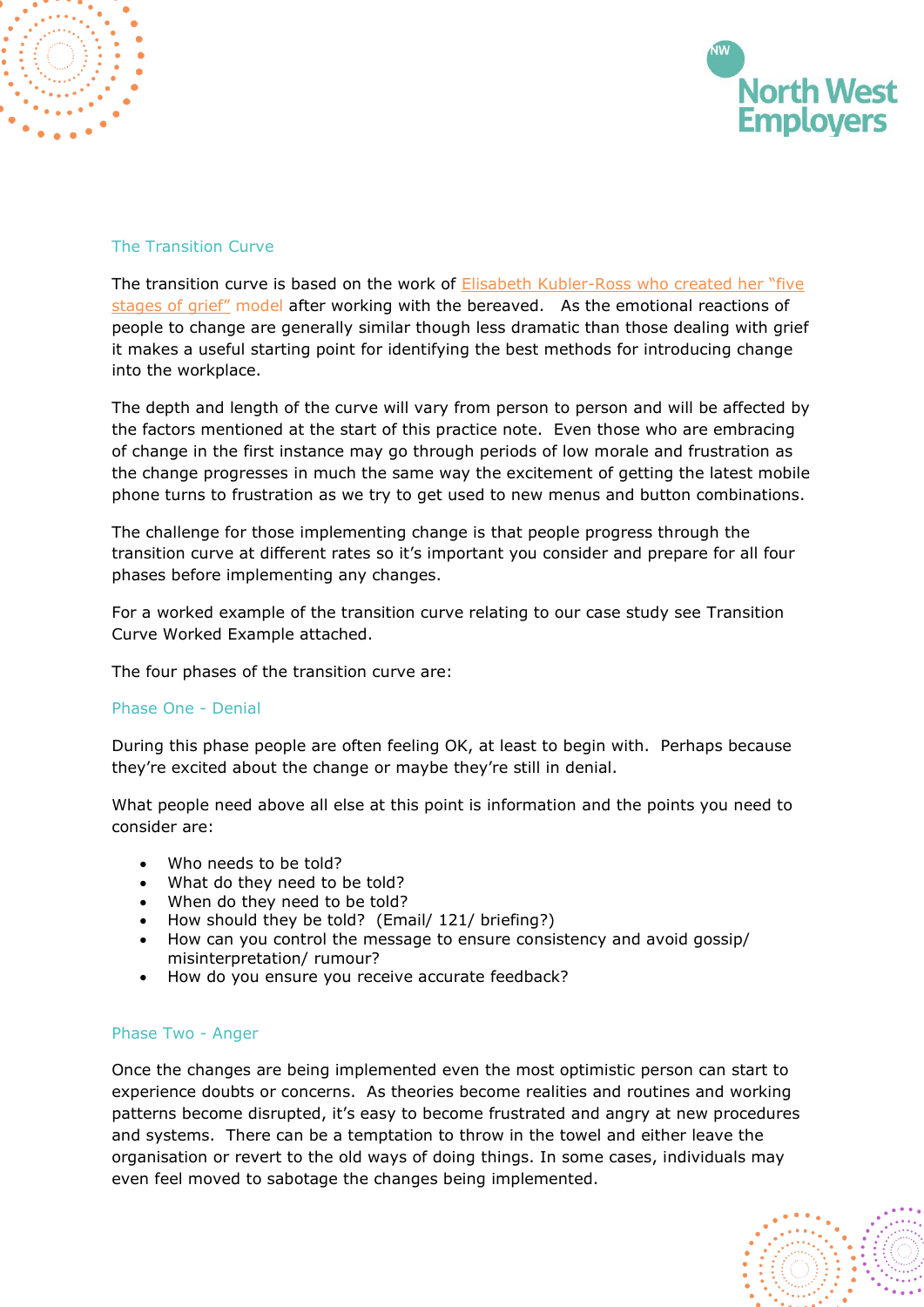

It's crucial at this stage that people are clearly aware of the support available to them to help them identify what's working and what isn't. It's rare a change is implemented without any problems so there should be some way they can provide constructive feedback about the impacts of the changes.

This stage is usually the most stressful as everyone will be out of their comfort zones and doing new things for the first time. Jobs they've being doing for years suddenly feel awkward and unfamiliar and it's easy for tempers to become frayed. People need an opportunity to let off steam without being perceived as being "negative" or "troublemakers" - the change will happen, but it may take time for them to become comfortable with it.

Things to consider during this phase:

- What support/ training will be needed?
- Who will provide that?
- What facilities will be needed?
- How much preparation will be required?
- What will you do about people who are struggling?
- How can you make teams self-supporting?

## Phase Three – Resigned Acceptance

What you find most commonly here is people have accepted the change and begun to work with it, even if they are still not 100% happy with the way things now are. They know what they're meant to be doing; they just need time for it to become a familiar routine.

The important thing here is to maintain momentum and motivation and focus on achieving the milestones along the way to the final goal. Some of the points to consider during this phase are:

- How will you provide clear direction?
- Who will provide the long-term support?
- How will you communicate what is available?
- How will you keep people motivated toward their end goal?
- What will be your milestones along the way?

### Phase Four - Acceptance

This is when the change is becoming more embedded and accepted as the 'way things are done around here'. The new systems are starting to make sense and people are maybe even wondering why they haven't been doing it this way all along.

Issues may still arise but the bulk of the major disruptions are now past, and things are beginning to settle down. At this stage people begin to relax and new systems (hopefully) start producing the results they were expected to. It's important at this point to review what happened identifying what worked well and what didn't. Change is an ongoing process and is likely to happen again within most organisations so it's important to learn whatever you can from the processes.